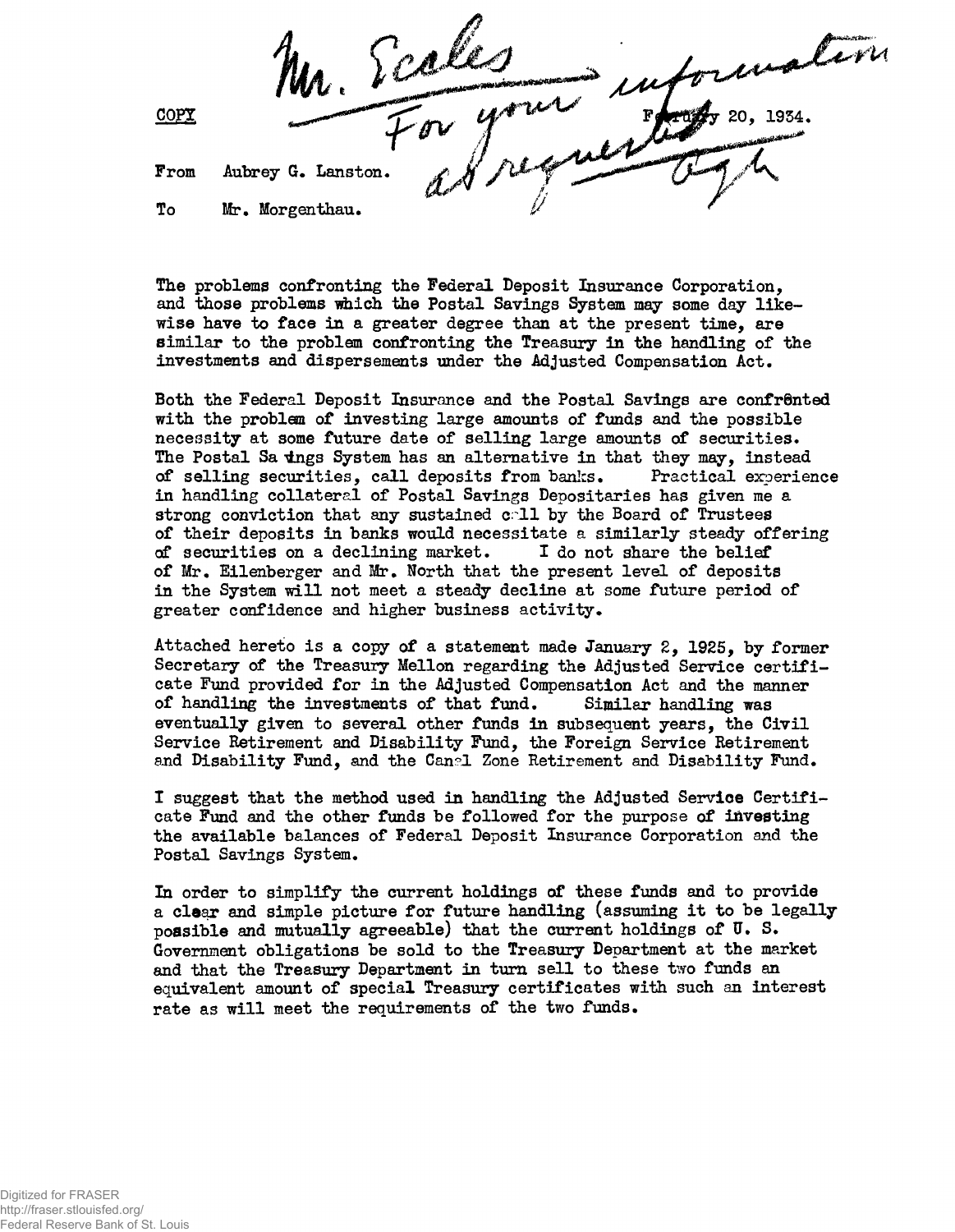It is obviously impossible for the Federal Deposit to pay dividends<br>as required by the Banking Act of 1933. The United States, through as required by the Banking Act of 1933. the Secretary of the Treasury, is the largest dividend-receiving<br>stockholder of the Corporation. 4% Treasury certificates give 4% Treasury certificates given to the Federal Deposit Corporation in an amount up to 90\$ of its available funds as of April 15, 1954, would permit the Corporation to cover its estimated annual expenses of  $$3,000,000$  and pay a dividend of  $5\%$ . This is 1% below the annarent intest of the Banking Act. of  $5\%$ . This is 1% below the apparent intest of the Banking Act<br>of 1933. Receipt of dividends at  $5\%$  by the Treasury from the Receipt of dividends at 5% by the Treasury from the Federal Deposit would reduce the cost of the Treasury's interest rate to this fund to approximately  $3.07\%$ .

The Postal Savings System pays to its depositors 2% and receives from the banks  $2\frac{1}{2}\%$  so that an issuance of special certificates to the System of  $2\frac{1}{2}\%$  would very probably cover their needs. The rate on this certificate, however, could be better determined afiter further consultation and consideration by the Board of Trustees.

One of the purposes of the Act creating this System was purported to be the establishment of a place of safekeeping for funds desiring maximum safety which otherwise might be hoarded and the return of those funds through the functioning of the System to the territories from which the funds came in order that the credit needed for industry in the various localities would not suffer restriction. From a practical viewpoint, it is my opinion that the funds return largely to the financial centers and not to the communities from which they were obtained as a greater portion of the banks  $(my)$  opinion only) use the deposits given them by the Bouard of Trustees to purchase the security which forms the collateral behind the deposits of the System. Cash funds received by the Treasury in payment  $d$  special certificates would more readily find dispersement generaly among the communities coming within the intent of the original Postal Savings Act through the current expenditures of the government under the recovery program.

The actual exchange of outstanding Treasury bonds held by the Federal Deposit and the Postal Savings for special certificates<br>would not increase the funded debt of the government. Should it be would not increase the funded debt of the government. legally possible to keep a certain saall portion of these bonds alive in safekeeping, they could be sold to other trust funds, such as Indial Affairs who is administered by other than the Secretary, at prices in between the bid and asked of the market at such time as<br>the particular fund would wish to make investments. The Government the particular fund would wish to make investments. Life Insurance Fund, as an example, was forced to run the market up against itself in a small measure yesterday on an order to buy<br>\$1,500,000, long term, high coupon bonds. All of the order has not  $1.500.000$ .  $long$  term, high coupon bonds. yet been completed although it was initially given February 14. Treasury Special Certificates might in the future be given this fund as well as the other two.